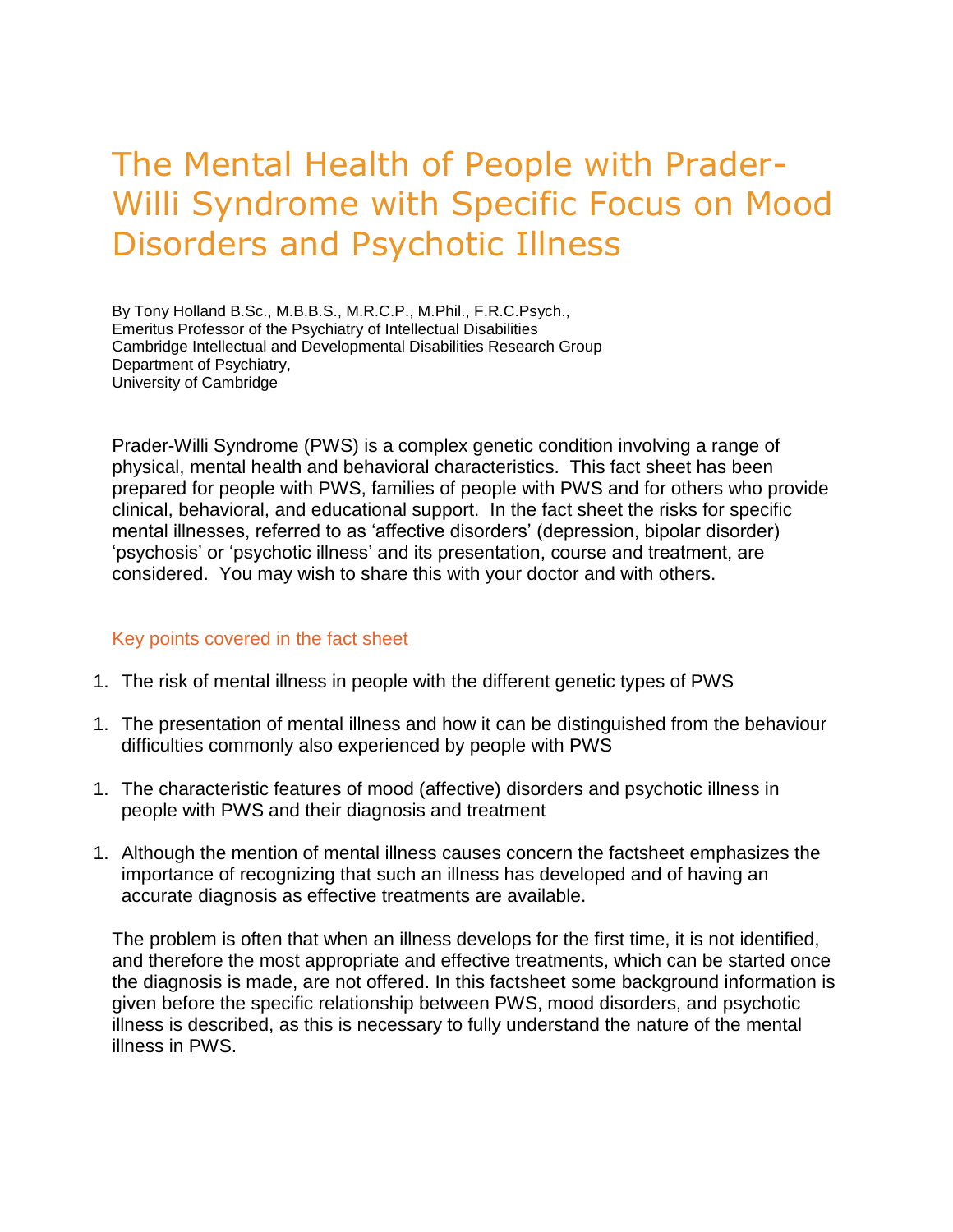#### The genetics of PWS

A typical person without PWS will inherit one chromosome 15 from the mother and one from the father. Because of a process called genetic (genomic) imprinting, only the genes from the father are active from a specific site on chromosome 15 referred to as 15q11-13. Normally both the mother's and the father's copies of the same genes are both active. However, copies of specific genes at this site (15q11-13) inherited from the mother are quite normally switched off in all of us and are inactive (referred to as being 'imprinted'). If the father's copies of these genes are missing or are also inactivated then neither of the two copies of each of these imprinted genes are present or active and PWS results.

There are therefore three main genetic causes of PWS: a deletion at the specific site on the chromosome 15 inherited from the father (paternal deletion type); inheritance of two copies of chromosome 15 from the mother (the maternal uniparental disomy or mUPD type); and a very rare form referred to as an 'imprinting defect'. These account for approximately 70%, 25% and less than 5%, respectively, of people with PWS, although these rates may be changing.

## The behavioral characteristics of PWS

Whilst people with PWS are all individuals and will vary in the nature and extent of their needs, research has identified specific characteristics that are particularly common in people with PWS. Of these the over-eating behavior (hyperphagia) is the best recognized with its origins in early childhood and the risk of severe obesity later on if access to food is not controlled. A tendency for temper outbursts, repetitive and ritualistic behaviors (sometimes referred to as obsessive compulsive behaviors), and skin picking may also be apparent. To varying degrees, this cluster of problem behaviors commonly affect people with PWS regardless of the exact genetic cause and are referred to as the 'behavioral phenotype' of PWS – the term 'phenotype' meaning the outward manifestation of a syndrome of genetic origin.

#### The mental health of people with PWS

In addition to an increased propensity to phenotypic behaviors described above, people with PWS may experience significant anxiety, particularly at times of change in routine, and may also experience a change in mood. They are susceptible to sustained periods of low mood, sometimes presenting with evidence of depression. Depression is more than unhappiness; it is characterized by at least 2 weeks of being sad, sometimes tearful or irritable. It is usually associated with a significant loss of interest in things that the person would normally have enjoyed; a change in sleep pattern, level of energy and activity; and a decreased ability to perform grooming, hygiene, school or work activities due to impaired concentration and motivation. It is not common to see a reduction in appetite in people with PWS, although it is possible for them to take to their bed and refuse to eat or drink. Loss of self-esteem and a change in the content of the person's thinking may become evident. Feelings of worthlessness, hopelessness and helplessness may lead to ideas that the person is unloved or others are better off without him/her. If the person has made specific plans as to how he/she might harm or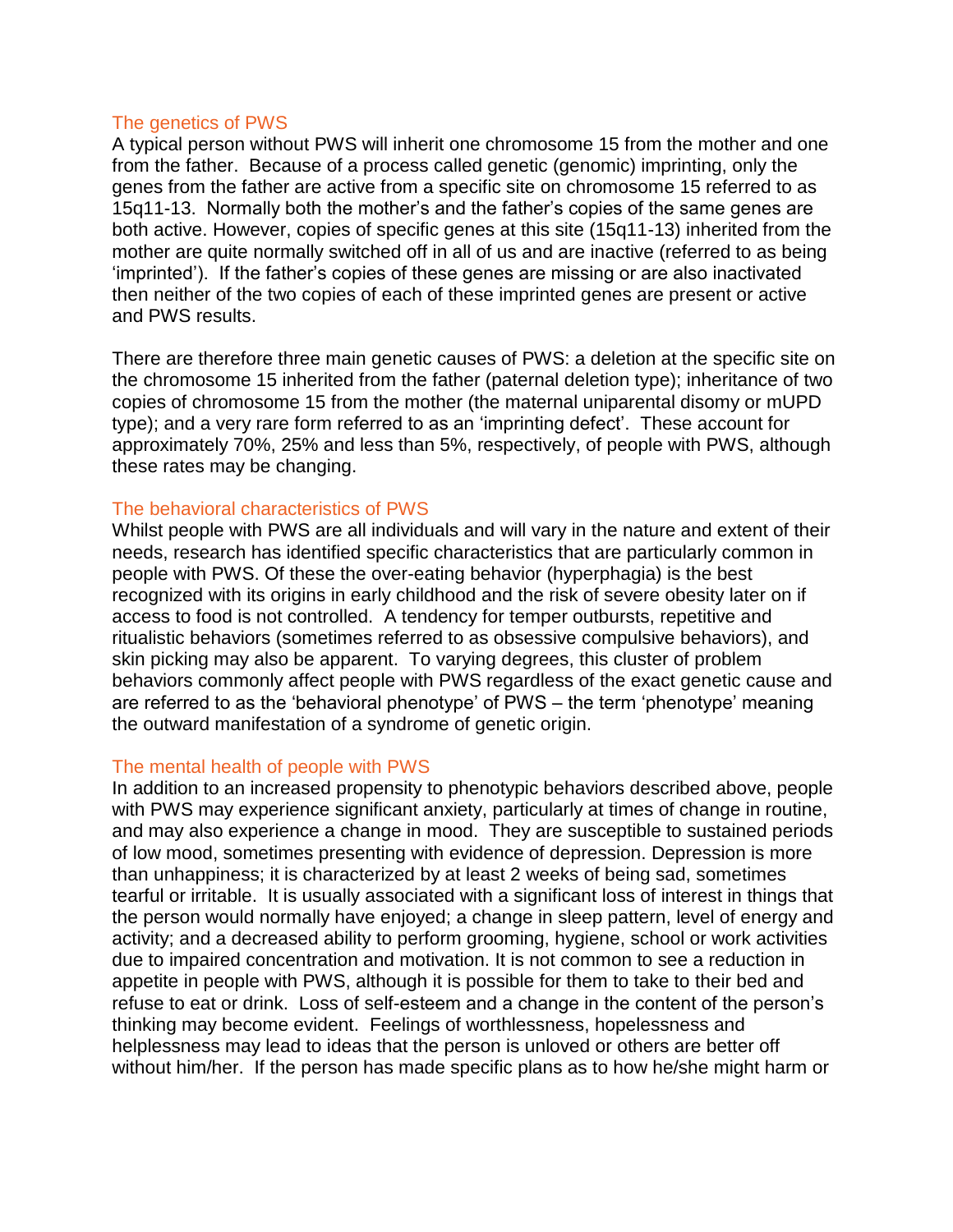kill him/herself, action needs to be taken to ensure that this cannot happen. This may include continuous supervision and/or admission to hospital.

Sometimes persons with PWS can display a change in behavior due to symptoms of mood elevation that can continue every day for four days or longer. Hypomania (a less severe form of mania) is characterized by increased activity and energy, decreased need for sleep, excessive talking with a tendency to move from one topic to another, and sometimes sustained irritability often associated with an increase in arguments and tantrums. The person may display increased self-esteem and believe that he/she can do things that they are not capable of doing (grandiosity). They may display increased goal directed behavior and engage in behaviors that carry a high risk for painful consequences or a negative outcome. But overall, they are able to continue to perform their activities of daily living, and they do not cause injury to themselves or others. Mania, on the other hand, has all of the symptoms of hypomania, but to a more severe degree and duration. The person's thinking, judgment and level of function become so impaired that they incur negative consequences or injury to themselves or others, and as a result, may require a period of support in hospital.

If variations in mood between high and low repeat over time, this is referred to as Bipolar disorder. When a person's mood fluctuates, it is likely to see an exacerbation of underlying PWS behaviors, such as food seeking, repetitive behaviors, skin picking, argumentativeness or tantrums. These 'mood disorders' (also referred to as 'affective disorders') tend to develop in the teen years and into adult life, and they can affect people with PWS regardless of their genetic sub-type. However, individuals with the UPD subtype are more likely to develop Bipolar disorder. Occasionally, a person with PWS displays a hypomanic or manic mood change while receiving antidepressants for treatment of anxiety, depression or behavior problems associated with PWS. If this pattern of mood and behavioral activation persists after the antidepressant medication is discontinued, then it is likely that the person has an underlying Bipolar disorder.

Psychotic disorder (or psychosis) refers to an illness that is characterized by the emergence of abnormal mental beliefs and perceptual experiences. This includes delusional ideas (fixed false beliefs) such as someone or something is going to harm the person or to influence the person in some way; or hallucinations, such as hearing voices, usually from outside of the head, talking to the person or commenting on the person's thoughts. Sometimes hallucinations can be visual– seeing objects or people who are not there, or tactile – feeling things on the skin that don't exist. These perceptual experiences are very real to the person experiencing them and often frightening. There are other features that can occur, such as the sense that the person's thoughts are being influenced, or it may appear to others that the person's thoughts have become muddled – referred to as 'thought disorder'. When a person with PWS experiences psychosis, he/she can become confused and bewildered, becoming uncertain as to where he/she is or what the date is. Some forms of psychotic illness (particularly those that are related to abnormal mood) can fluctuate over time with changes over days or weeks. It is the change in mood, the presence of abnormal mental beliefs, and the alteration in perceptual experiences that is referred to by the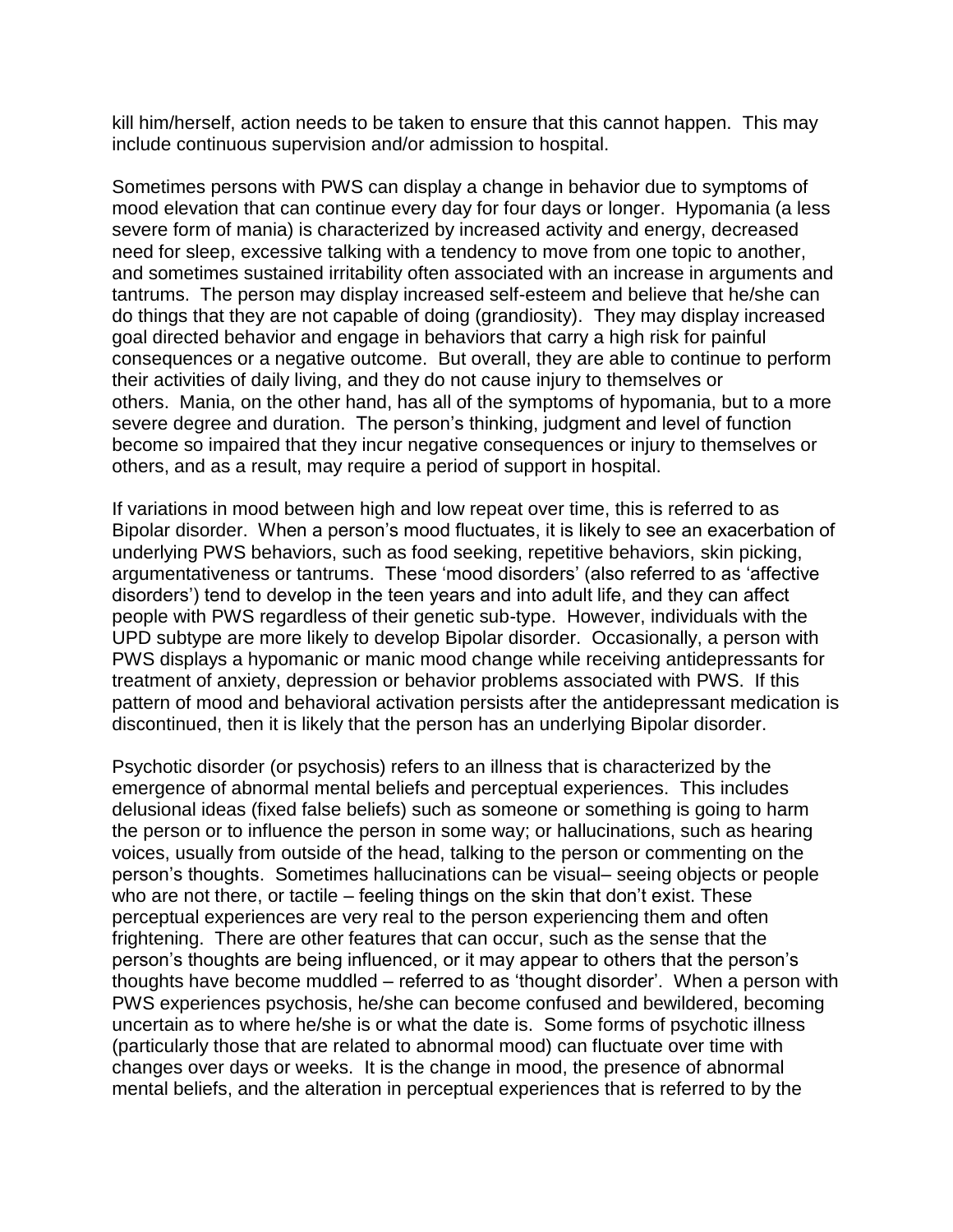term 'mental state'. Psychiatric assessment in such circumstances will involve a systematic evaluation of a person's mental state by specifically asking about the presence or absence of the above mental phenomena. Sometimes the person may not be willing or able to describe the abnormal mental experiences that he/she is having, but it becomes apparent through odd comments that he/she makes or how he/she behaves.

The two most common psychotic illnesses affecting the general population are schizophrenia or bipolar disorder – in the case of the latter the disturbance of mood, as described in the earlier paragraph, is also associated with the presence of abnormal mental beliefs and experiences. In people with PWS the manifestations of psychotic illness do not quite fit the recognized characteristics of either of these two disorders, although it is generally considered to be closer to the mood related form of psychotic illness than it is to schizophrenia.

Psychotic illness can affect people with the deletion form of PWS, but it most commonly affects people with the UPD or the imprinting defect form of PWS. Approximately 60% of people with PWS due to UPD may develop a psychotic illness by early adult life, and it is clear that the psychotic illness can develop as early as the teenage years.

## Key points: Mood disorders

- 1. Persons with PWS are stress sensitive, and this confers risk for mood disorders.
- 1. Mood disorders include Depression and Bipolar Disorder (depression plus hypomania or mania).
- 1. Antidepressant treatment may result in mood and behavior activation that "uncovers" Bipolar disorder.
- 1. Psychotic illness is associated with abnormal mental beliefs, perceptual experiences, and deterioration in level of function; it is more likely to occur in adolescence or young adulthood.
- 1. Psychotic illness can occur with mood disorders, and persons with the UPD subtype or imprinting center defect are more likely to experience "cyclic psychosis" (psychosis with Bipolar disorder).

## Diagnosis of psychotic illness in people with PWS

When a psychotic illness occurs, it is associated with marked changes in a person's behavior and 'mental state'. The rate of onset of the psychotic illness can vary from insidious to fairly rapid, and in some cases may evolve over a matter of hours. Families have reported that it may be triggered by stress, such as a change in routine, living situation, admission to hospital or a medical illness, but this is not always the case. When someone with PWS becomes mentally unwell, previous longstanding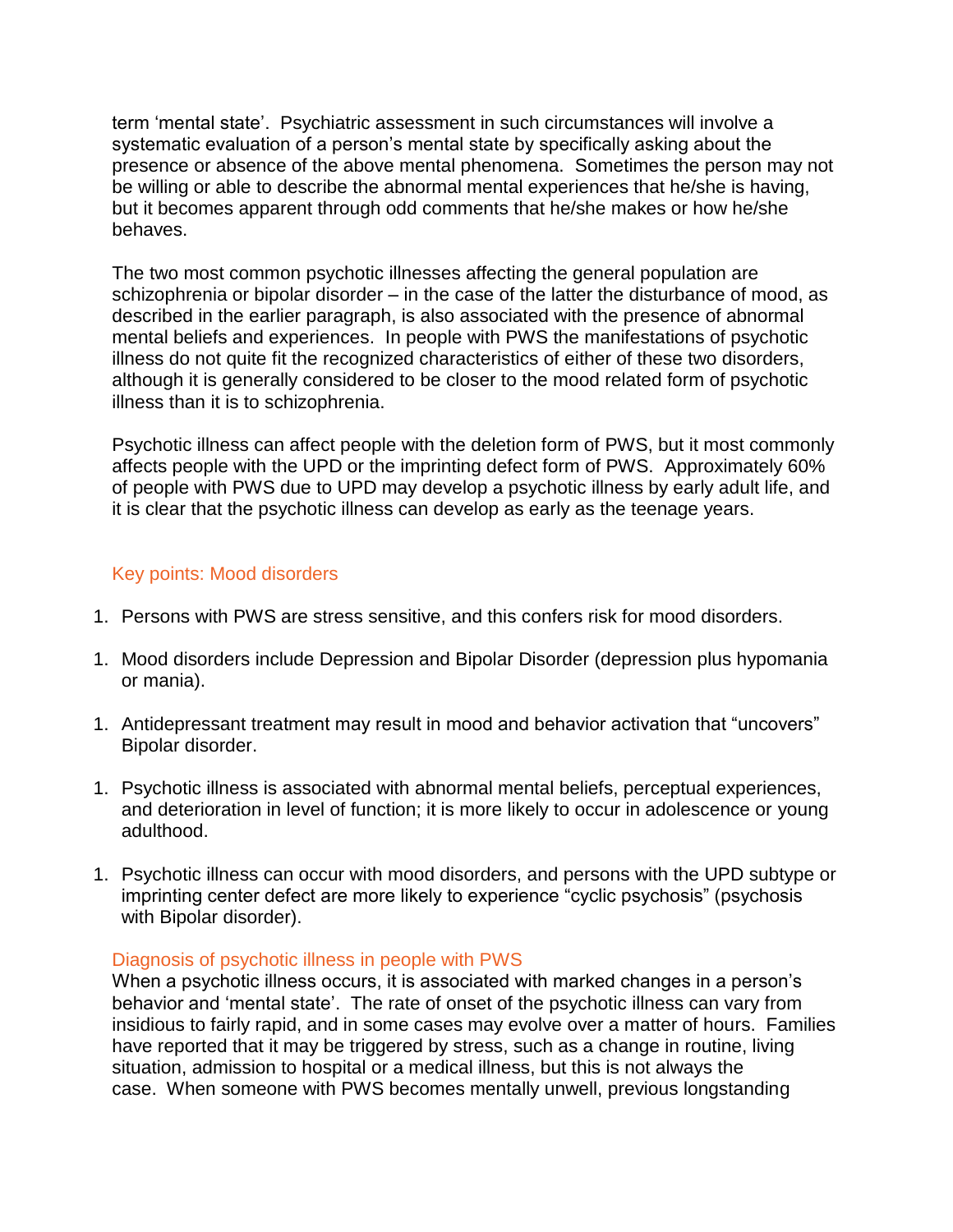behaviors common in people with PWS, such as temper outbursts, skin picking or repetitive and ritualistic behaviors, may become more frequent or increase in severity. Early presenting features of psychotic illness in people with PWS may include a rapidly fluctuating mood, the development of erratic and bizarre behaviours, and the emergence of abnormal mental beliefs or experiences, which are apparent in the content of the person's speech. Occasionally the person with PWS will refuse to eat, or express the belief that the food has been poisoned. Sometimes the person may appear confused and unaware of his/her surroundings.

If someone with PWS develops such problems, a referral to a psychiatrist, ideally a psychiatrist familiar with PWS, is indicated for a comprehensive assessment. This process includes a detailed history from those people (usually family) who have observed the changes. Then, an assessment of the person ascertains whether there is evidence of abnormal mental beliefs or perceptual experiences, indicating the presence of a psychotic illness. One important, and at times difficult aspect of assessment, is checking whether the person with PWS has ideas to harm or kill him/herself. This is of greatest concern where a person has depression and, in that context, is feeling hopeless and he/she may feel others are better off without him or her. If the person has made specific plans as to how he/she might harm him/herself action needs to be taken to ensure that cannot happen. This may include continuous supervision and/or admission to hospital.

If confusion or disorientation is present, it is important to consider whether or not the mental changes might be due to physical illness that has caused a confusional state (sometimes referred to as delirium). If, for example, there were physical symptoms such as a complaint of pain or a history of recent vomiting, then urgent physical assessment is required, as such complaints are rare in people with PWS and are most commonly due to a physical illness.

## Key Points: Psychosis

- 1. Psychotic illness is a form of mental illness that may develop in late childhood or early adult life.
- 1. Psychotic illness more commonly affects people with PWS due to UPD or those with PWS who have an imprinting center defect.
- 1. Psychotic illness can present rapidly in association with stress or develop more insidiously, but either way it is associated with a marked deterioration in mood and behavior.
- 1. Psychotic illness is characterized by the emergence of abnormal mental beliefs such as delusions and altered perceptual experiences such as hallucinations, and sometimes confusion.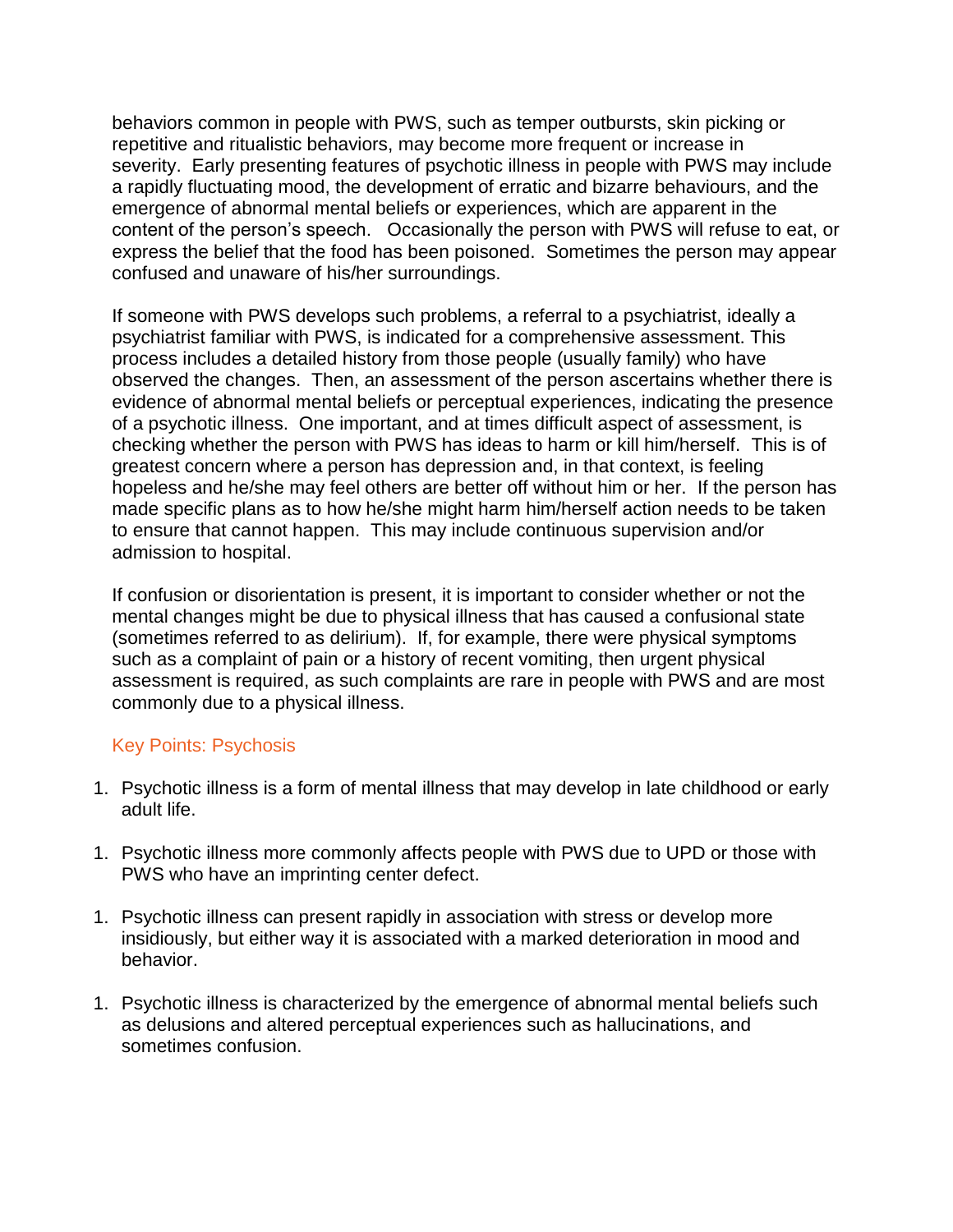1. Changes in a person's mental state and behavior require prompt assessment to eliminate other possible causes. If a psychotic illness is confirmed, effective treatments are available.

This initial process of assessment leads to what is often described by the term 'differential diagnosis' – i.e. developing a list of possible causes which are then narrowed down through further history taking and examination and, if necessary, investigations. It is arriving at the diagnosis and an understanding of all other relevant factors that informs the final clinical formulation and treatment plan.

#### Treatment of psychotic illness in a person with PWS

Treatment can be divided into the immediate, short-term, and longer term interventions. In the immediate situation, psychiatric guidance should be sought. Once a diagnosis of psychotic illness has been made, it is important to ensure that the person is safe – is their behavior putting themselves or others at risk? Might they harm themselves? Are they eating and drinking sufficiently? How such situations are managed will critically depend on the support network and the nature and extent of a person's problem behaviors. Occasionally, if there is only very limited support available where the person is living and the person has self-harmed or is expressing ideas of selfharm, admission to hospital may be necessary. The immediate response is therefore to ensure the person's safety through support and supervision and to start medication that is known to be helpful in the case of psychotic illness.

When a person is diagnosed with psychosis, medications referred to as antipsychotics, neuroleptics, or major tranquillizers are the treatment of choice to reduce the symptoms associated with the distressing, abnormal mental state, reducing the nature and extent of the hallucinations and delusions and resolving confusion. Systematic evaluations of such treatments for psychotic illness in the general population are considerable, but for people with PWS, who have developed a psychotic illness, the research is limited. However, what research there is suggests that the outcome of treatment for psychotic illness is good.

There is an increasing range of medications available and, as with any form of treatment, the potential benefits need to be balanced against possible risks of side effects. These medications are not for treating 'behavior', rather they are for treating a diagnosed psychotic illness, and as the psychotic illness improves with treatment, so will any associated exacerbation of typical PWS behaviors. Behaviors (such as temper outbursts) that existed before the onset of the psychotic illness will not go away, but the intensification associated with the stress of the illness will return to baseline levels. Because of atypical brain development in people with PWS, there are uncertainties about sensitivity to medications whose action is on the brain (psychiatric medications act on chemical or neurotransmitter systems and their receptors in the brain). Advice is to begin the use of these medications at a lower than typical starting dose and increase gradually and carefully over time depending on the clinical response. All medications have side effects. Antipsychotic medications can affect motor movement to cause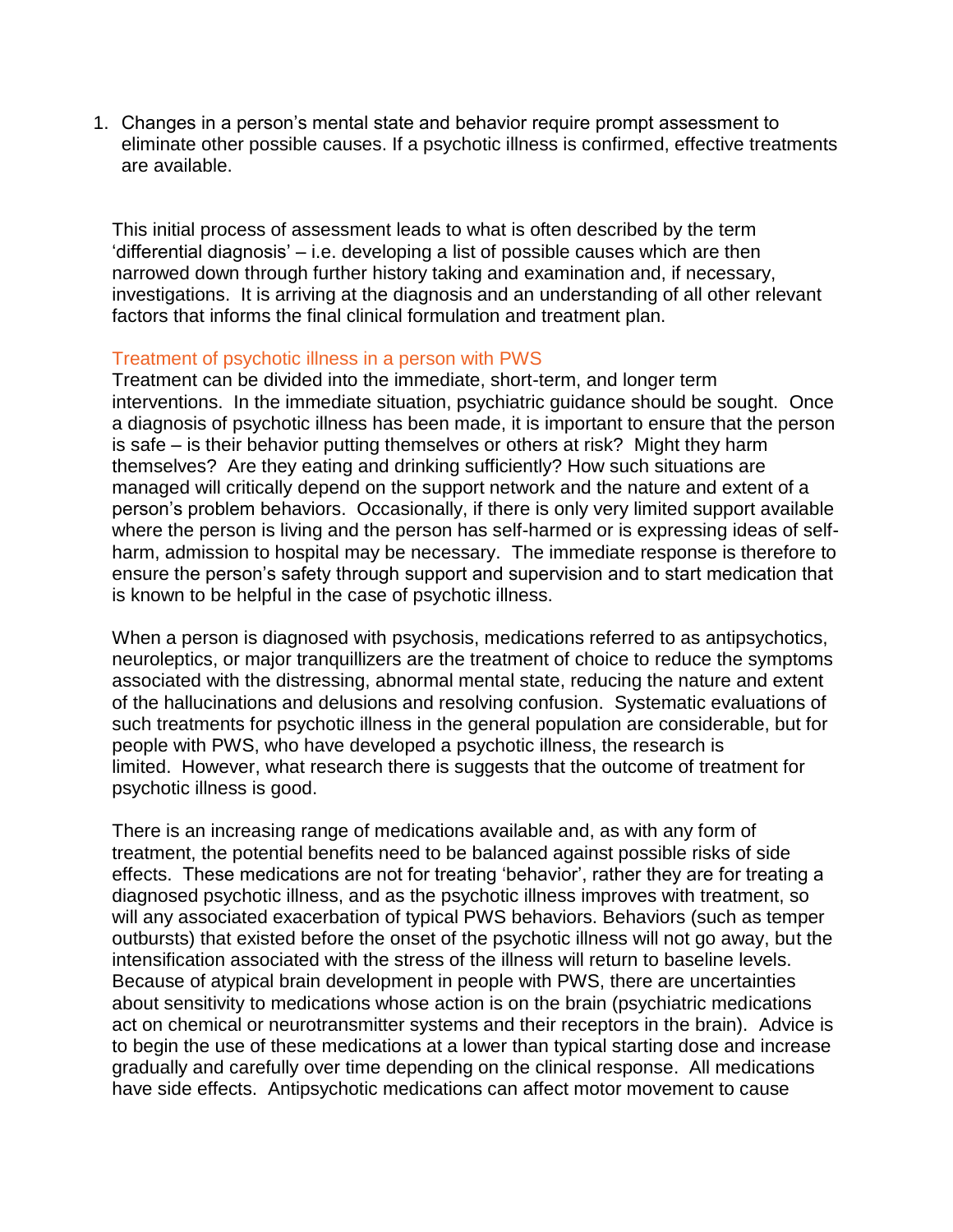restlessness and agitation (akathisia), tremors (dyskinesias), and muscle stiffening (dystonia). Because of the hypotonia seen in people with PWS, dystonia may present as a loss of facial expression or loss of arm swing arms with arms extended at the side. Most of the time these side effects can be managed by adjusting the dose, but sometimes, additional medications are required to treat them. Because the majority of antipsychotic medications can cause metabolic changes and weight gain, it is helpful to monitor waist circumference and weight. But because most persons with PWS are in settings with controlled food access, weight gain and metabolic changes are less likely to occur. It would be for the psychiatrist to determine exactly which medication to use, but there is international consensus that risperidone is the first line treatment for psychosis in PWS.

Where there is evidence of depression with psychosis, antidepressants, especially those in the SSRI group that also help treat anxiety, may be appropriate. Again their use should be with caution, starting with lower than typical starting doses and increasing carefully. Where there is evidence of mood fluctuations concurrent with psychotic experiences (Bipolar disorder), a combination of antipsychotic and mood stabilizing medications (lithium, carbamazepine, or sodium valproate) may be indicated. But monitoring of potential side effects is essential¸ such as hypothyroid function with Lithium, low blood sodium levels (hyponatremia) with carbamazepine, and a specific problem relating to ammonia with sodium valproate. The treating doctor should be fully aware of these problems.

Once the immediate presentation has resolved and the person's mental state is improving, then it is helpful to reflect further on whether anything might have precipitated the onset of the illness or might be perpetuating it. Examples include minor physical illnesses; significant changes in, or loss of routine; or increasing levels of stress perhaps following change in accommodation or in the context of some significant lifeevent, such as bereavement. The task now is to improve the stability of the environment as much as possible so that recovery from the psychotic illness can continue. During this period the medications and doses of medication used will need careful review. As a general rule, once an effective medication regime has been established and the person's mental state is returning to normality, the person should stay on the medication for at least some weeks or even months. If the person's mental state remains stable, the dose can be carefully reduced.

In the longer term the care plan developed to support someone with PWS will not differ significantly from the person with PWS who has not had a psychotic illness. Clearly, controlled food access and food security remain critical to prevent obesity; a structured and quality environment with meaningful activities and good physical health are just as important. If his/her mental state remains unstable or deteriorates, the treatment plan should be revised. There is no doubt that psychological supports to the individual with PWS are important. But interventions such as cognitive behavior therapy (CBT) used for treating anxiety disorder, depression or psychosis in typical persons must be adapted significantly for people with PWS, and the person may not be able to internalize or use these therapeutic tasks autonomously.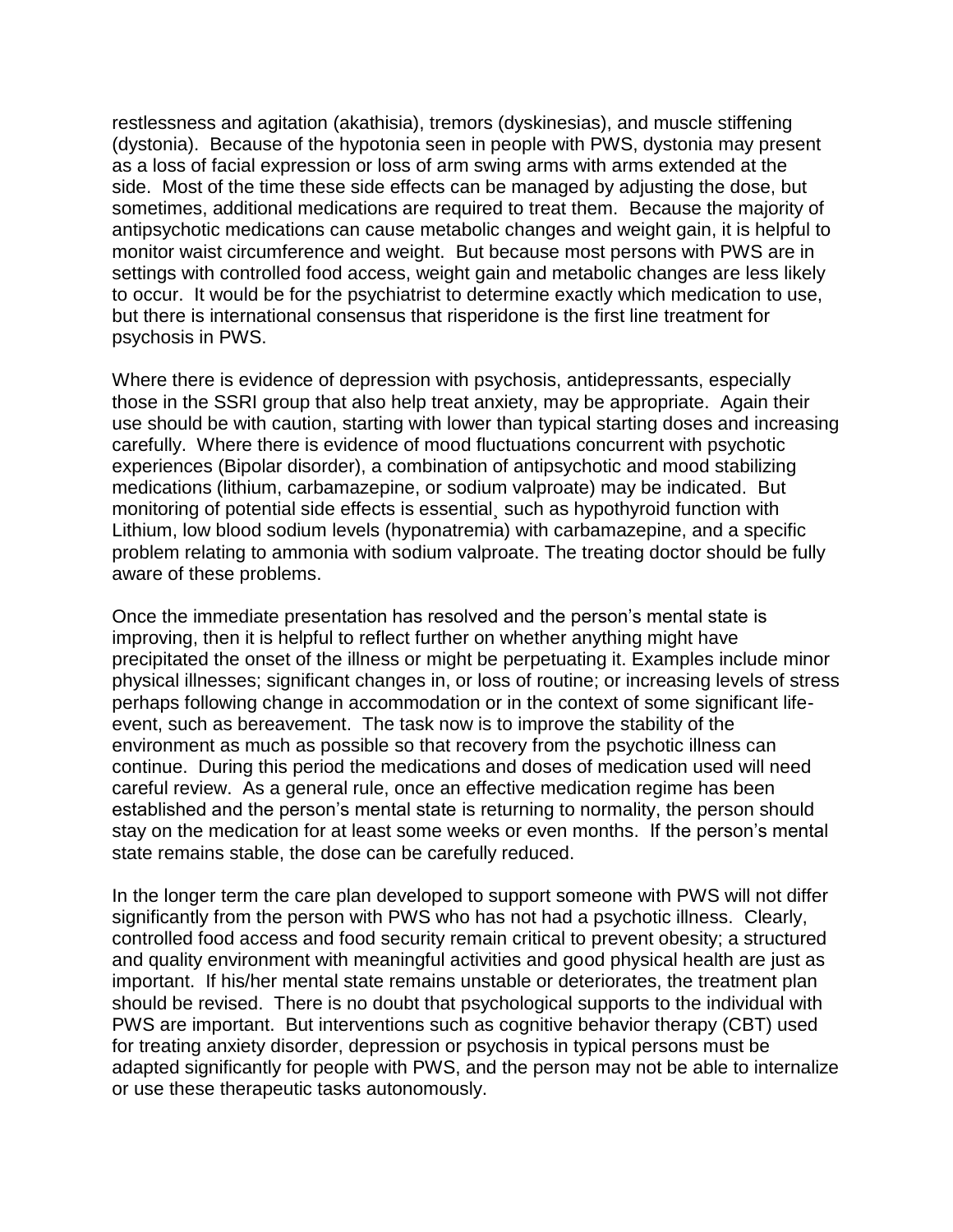# Key Points: Treatment

- 1. Treatment of psychotic illness starts with a detailed history and examination leading to an understanding and an accurate diagnosis, eliminating other possible causes of the deterioration.
- 1. In the immediate situation, assessment and support should focus on ensuring that the person is safe, and if the person is a danger to his/herself or others, that he/she is supported while possible risks are identified and managed.
- 1. Psychiatric medications (particularly the class of drugs referred to as neuroleptics, antipsychotics or major tranquillizers) will need to be given to treat the person's abnormal mental state. The exact medications chosen will depend primarily on the diagnosis.
- 1. All medications have side effects, and persons with PWS may be more susceptible to adverse events due to atypical brain neurochemistry.Careful selection of medication and monitoring of side effects is essential.
- 1. Once the mental state is stabilized and the person's behavior is returning to normal, the medication regime should be regularly re-evaluated, ensuring that benefits of the treatment are being maintained and that any side-effects are minimized.
- 1. In the longer term it is important to maintain food security, to ensure a structured environment, with meaningful opportunities for the person with PWS, and to ensure that those providing support are aware of the person's previous illness, so that if it occurs again, it will be promptly recognized and treated.

# Final points

The development of a mental illness such as a mood disorder or a psychotic illness is difficult for all concerned. Not uncommonly the person affected doesn't understand that they have developed an illness and therefore may be unwilling to accept treatment. Sometimes, where someone is very mentally unwell, and particularly if there are concerns about risks to themselves or to others, there are particular laws (depending on the country where the person lives) that might be used to bring someone into hospital without his/her consent in order to provide close supervision and to ensure that he/she takes treatment in the form of medication. Once a person's abnormal mental state begins to improve, he/she may gain some insight and accept the help that is being offered. Then the concerns about risk or the person's behavior will diminish.

Mental illnesses can take different forms, and how such illnesses present and their subsequent course may vary. It is important to work closely with local services to gain knowledge about what is right for each particular person with PWS. Through observation and support over time, it can be determined whether or not on-going